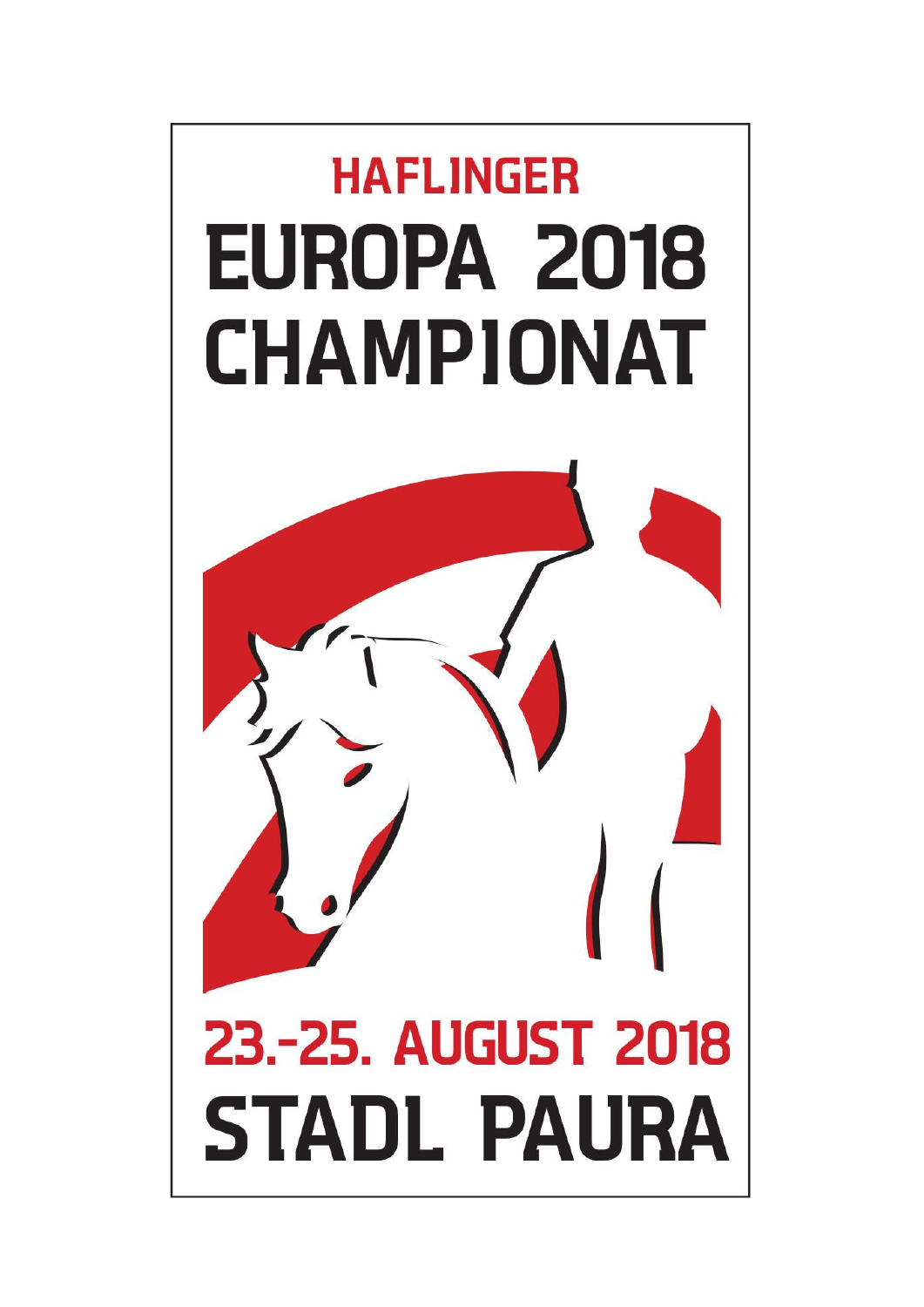# **2018 European Haflinger Championship**

# **General information**

#### **Organised by:**

World Haflinger Breeding and Sports Federation

Via Galvani 38 39100 Bolzano Italy

VAT number: IT94120830214

Phone: 0039 0471 063 970 Fax: 0039 0471 063971

[office@haflinger-world.com](mailto:office@haflinger-world.com) http://www.haflinger-world.com/

#### **Hosted by:**

Pferdezentrum Stadl-Paura

Stallamtsweg 1 Pferdezentrum Stadl-Paura Austria

Phone: 0043 50 6902 3110 Fax: 0043 50 6902 93110

#### **Contact details:**

We kindly ask all member organisations to submit their registrations at: [europachampionat18@pferde](mailto:europachampionat18@pferde-stadlpaura.at)[stadlpaura.at](mailto:europachampionat18@pferde-stadlpaura.at)

### **Venue**

#### **Pferdezentrum Stadl-Paura**

4651 Stadl-Paura Austria

GPS coordinates: 48° 5′ N , 13° 52′ O

The host will provide a list of accommodation options incl. details on their distance to the venue (please also visit [www.haflinger-world.com](http://www.haflinger-world.com/) for more information).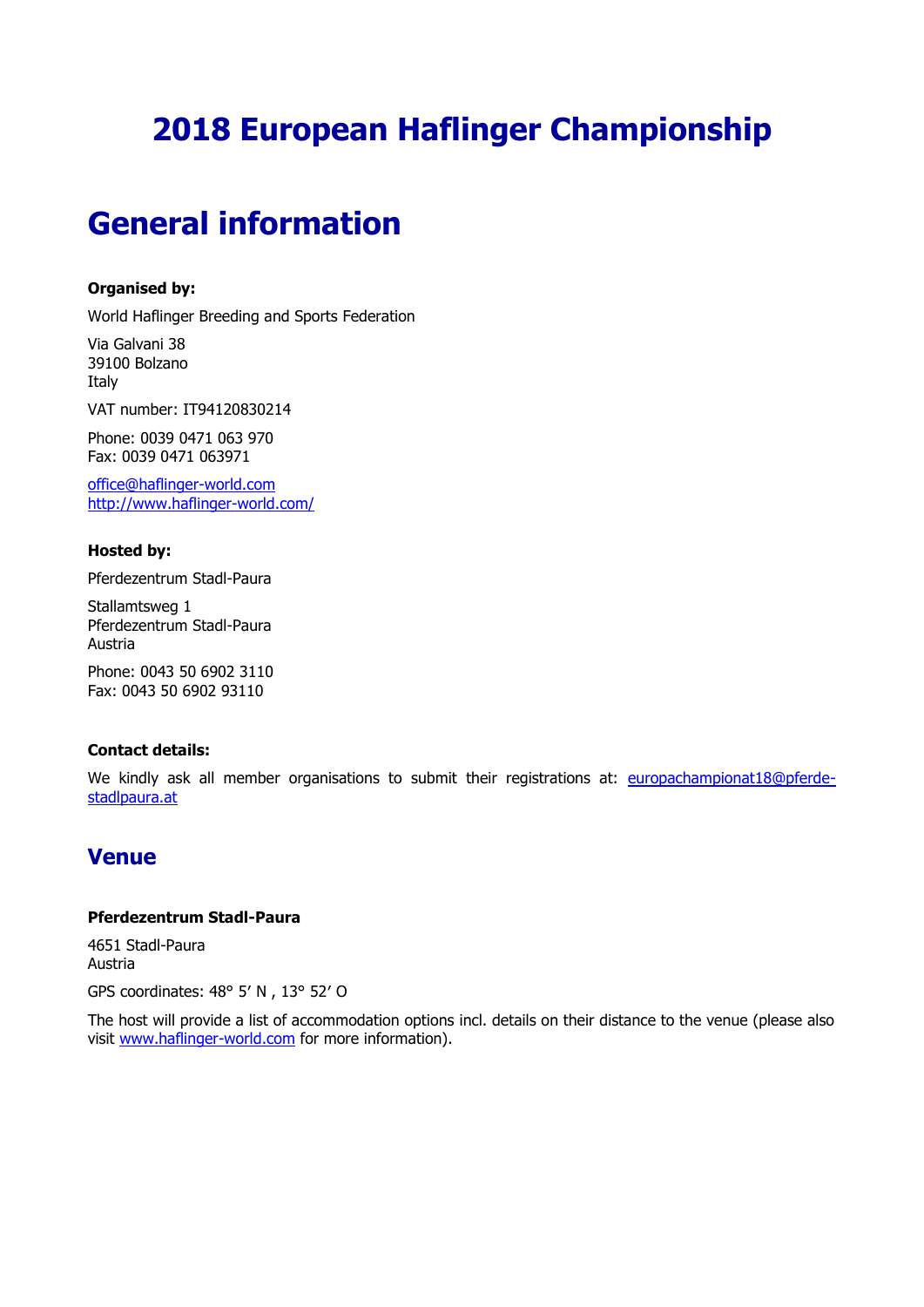### **Entries**

All entries must be submitted at [europachampionat18@pferde-stadlpaura.at](mailto:europachampionat18@pferde-stadlpaura.at) by the national federation of each country in due time and contain the following details:

#### **by 30 June 2018: total number of participants**

 **by 15 July 2018:** a **final list of entries** stating the total number of participants and their disciplines

Any entry submitted after 15 July 2018 will be subject to a late registration fine amounting to 50% of the registration fee. All fees and fines, if any, must be paid to the host without delay.

It is the duty and responsibility of each national federation to check the validity of the riders' or drivers' certificate of qualification and whether each participant has suitable **liability insurance**. The host does not assume any responsibility whatsoever in this respect.

Each horse may only take part with one participant per discipline. During the whole tournament, each horse may compete in a maximum of two disciplines with the exception of eventing and combined driving. Warmup rounds do not count. In Western riding, each horse may compete in a maximum of four disciplines with one participant.

### **Fees**

The participation fee includes an all-in package covering accommodation in box stalls, hay and initial bedding (1 bale).

The following fees must be paid directly to the host by the national federations:

**participation fee: by 15 July 2018**

#### $\rightarrow$  late registration fine: immediately upon submitting the late entry

Please note that all fees and fines are non-refundable.

**Horses may only be accommodated in the box stalls provided by the host. Stabling horses in trailers or vans is not allowed.**

#### **Fees**

Participation fee (incl. box stalls, hay and initial bedding):  $\epsilon$  300.00 per participant Electricity hook-up:  $\epsilon$  50.00 (whole tournament)

### **Judges**

The judges' team consists of internationally recognised judges. Any complaints shall be governed by the applicable FEI rules.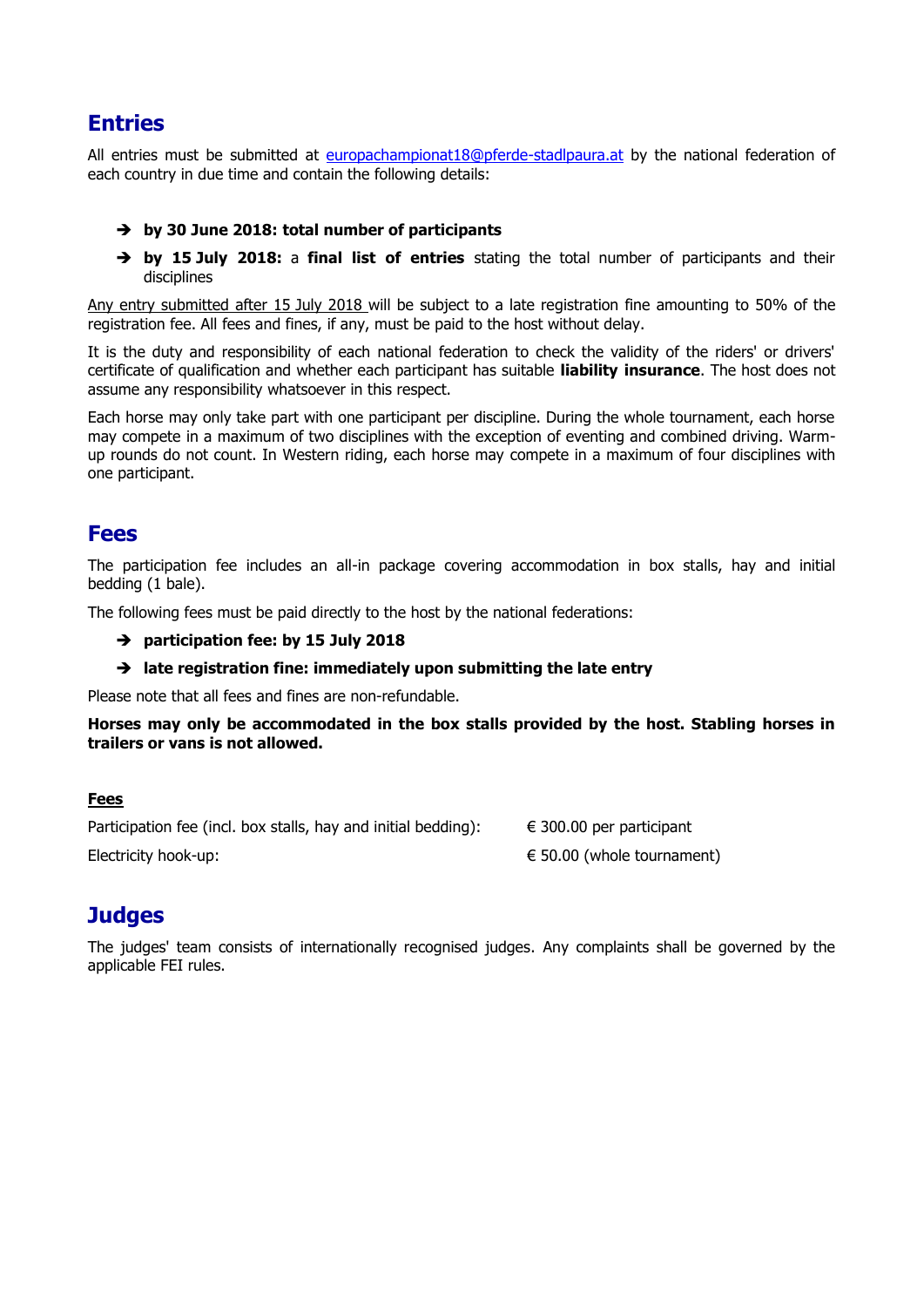# **Tournament rules**

### **Entry conditions**

### **1. Horses**

The European Haflinger Championship (EUCH) is an international tournament reserved for Haflinger horses. The 2018 EUCH takes places in Stadl-Paura (Austria).

All participating countries may register up to 12 contestants per test. The host is entitled to increase individual quotas at their discretion. Competitors from all WHBSF member organisations and competitors with a personal invitation are eligible to take part. In addition to that, the WHBSF is entitled to issue wild cards.

All horses of the Haflinger breed are eligible, provided that they are registered in an official stud book and own an officially recognised certificate of lineage. Maximum percentage of Arab blood admissible:

#### **1.56 %** (all ages)

During the entire Championship, all participating horses must be accommodated only in the box stalls provided by the host and may not leave the venue grounds under penalty of immediate disqualification of both the horse and the rider/driver.

### **2. Riders and drivers**

There is no division into age groups and performance classes. The minimum age for riders and drivers is 12 years.

The title of "Champion" is only awarded in tournament classes with three or more contestants.

It is the duty and responsibility of each registering federation to check if the riders or drivers possess:

- a valid certificate of qualification
- valid and suitable liability insurance

The host and the WHBSF shall not assume any responsibility whatsoever in this respect.

All participants shall be liable for any damage that they or their animals may cause.

All participants take part at their own risk and with full liability.

Dogs must be kept on a lead on the entire venue grounds. Dog owners shall be liable for all damage caused by their dog.

### **3. Nationalities**

All participants represent the country which selected and registered them.

Horses rejected during the 2018 EUCH eligibility procedure may not compete for a different country.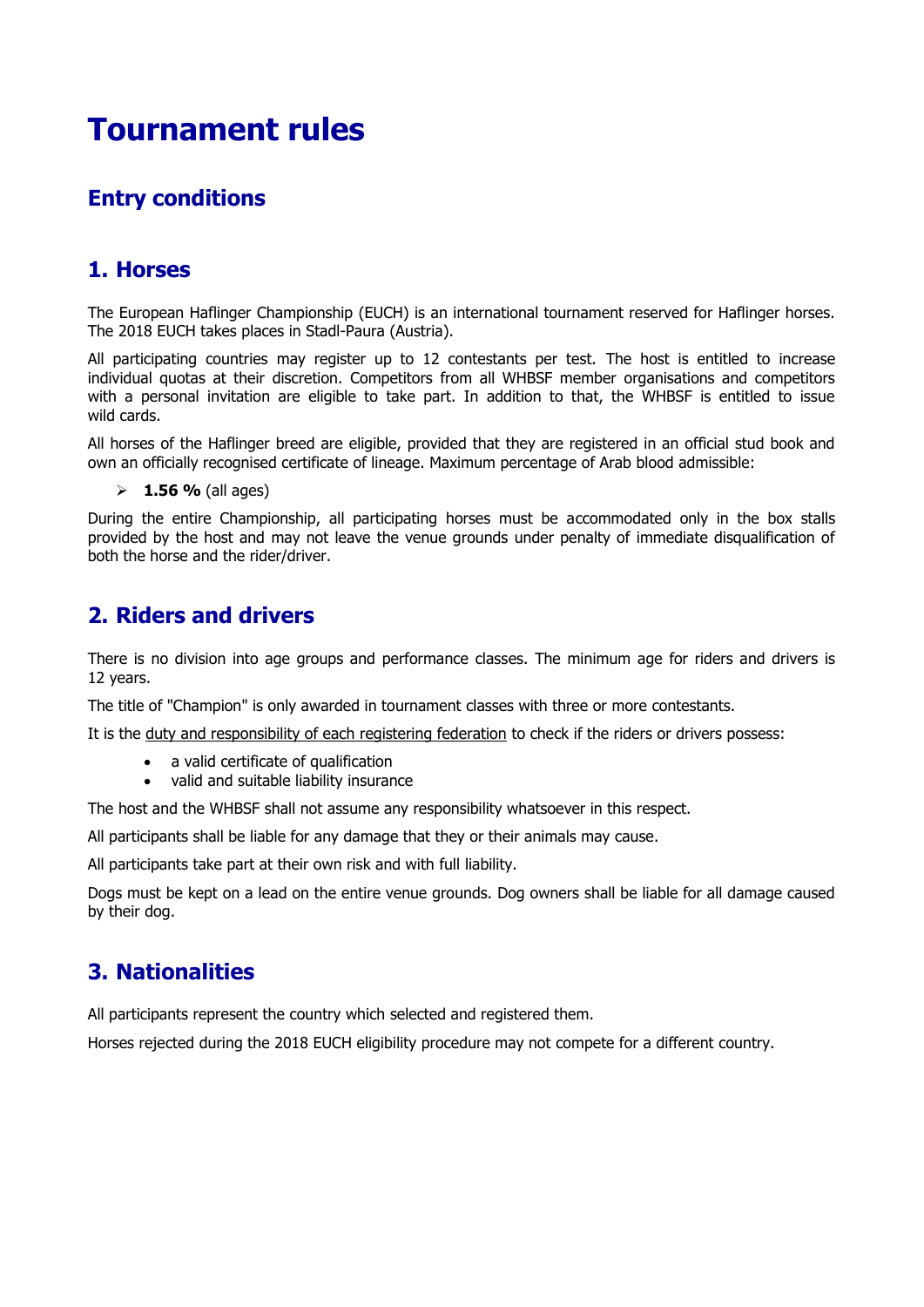### **4. Tournament classes and age groups**

In the **driving, dressage and eventing** disciplines, it is up to the participants to decide whether to register their six-year old horse in the **Young horses** class or in the **Horses aged 6+** class.

**Riding and driving – Young horses:** 4- and 5-year-olds (and, if applicable, 6-year-olds in driving, dressage and eventing)

**Riding and driving – Horses aged 6+:** 6 years and older

**Free jumping:** 3- and 4-year-olds

**Advanced class (dressage only):** 6 years and older (provided that the horse has not been entered in the dressage class "Horses aged 6+")

The horse's age is calculated according to the FEI rules from 01 January of the year in which the horse was born.

### **5. Disciplines and tournament classes**

#### **5.1. Championship title tournament classes**

| Dressage (3)                    | Young horses (specific evaluation)<br>Horses aged 6+<br>Advanced class                                            |
|---------------------------------|-------------------------------------------------------------------------------------------------------------------|
| Show jumping (2)                | Young horses<br>Horses aged 6+                                                                                    |
| Eventing (2)                    | Young horses<br>Horses aged 6+                                                                                    |
| Driving (4)                     | Young horses: 4- and 5-year-olds<br>Young horses: 6-year-olds<br>Horses aged 6+: pairs<br>Horses aged 6+: singles |
| Gallop races (2)                | Young horses<br>Horses aged 6+                                                                                    |
| Trot races (2)                  | Young horses<br>Horses aged 6+                                                                                    |
| Trail (2)                       | Young horses<br>Horses aged 6+                                                                                    |
| Western pleasure (2)            | Young horses<br>Horses aged 6+                                                                                    |
| <b>Western Horsemanship (2)</b> | Young horses<br>Horses aged 6+                                                                                    |
| Ranch riding (2)                | Young horses<br>Horses aged 6+                                                                                    |
| <b>Reining (2)</b>              | Young horses<br>Horses aged 6+                                                                                    |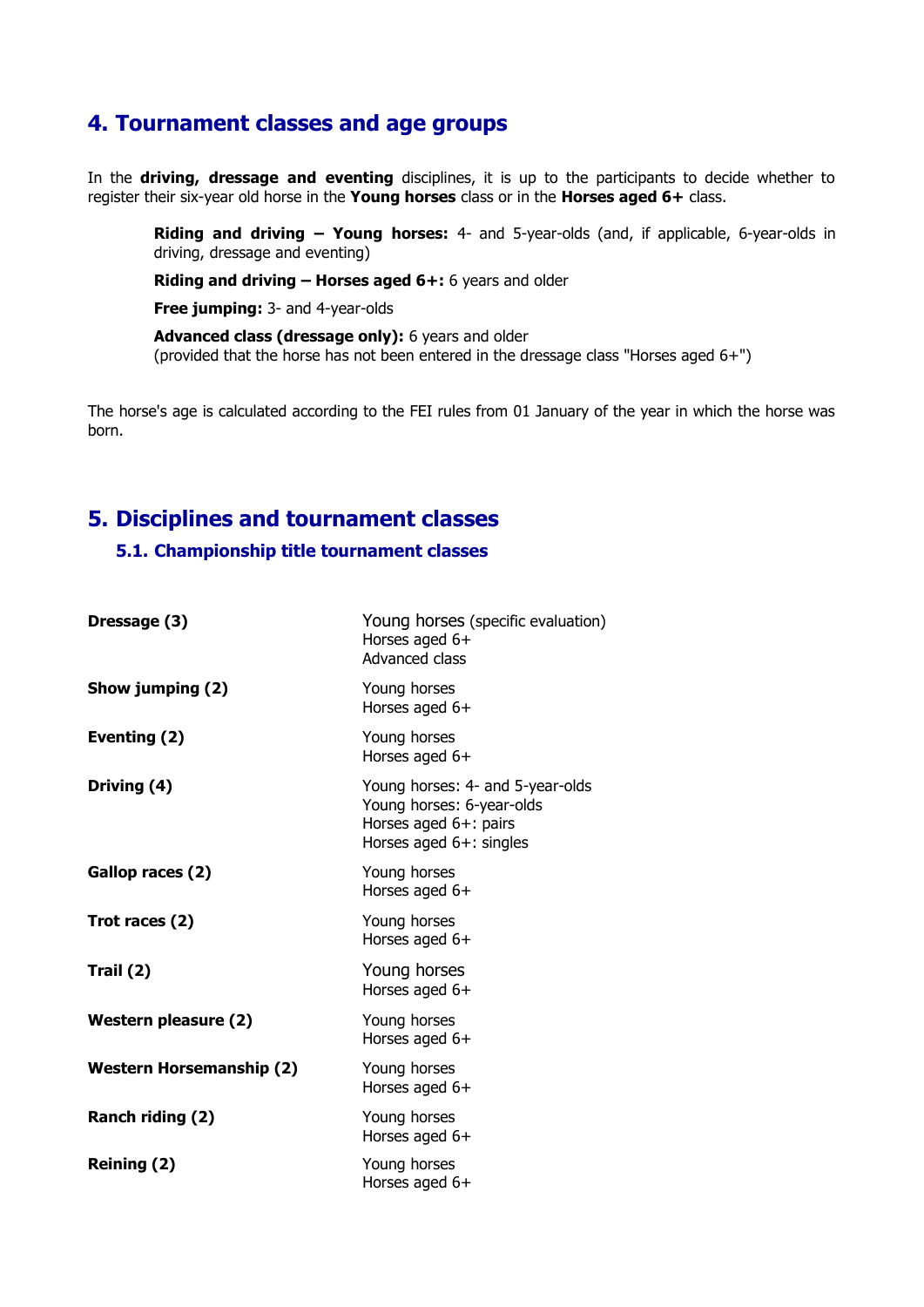| <b>Mountain trail (2)</b> | Young horses<br>Horses aged 6+                 |
|---------------------------|------------------------------------------------|
| Free jumping (1)          | Free jumping class (rules and regulations TBC) |

#### **Special prize for stallions**

Stallions with outstanding results in the individual tournament classes will be awarded a special prize. The required details are as follows:

- Dressage: 65% in all dressage tests
- Driving: no more than 65 penalty points in the dressage test upon conclusion of the driving test
- Show jumping (Young horses): 7.0
- Show jumping (Horses aged 6+): 0 time faults
- Western tests: 70 (score)
- Mountain trail: 70 (score)
- Gallop races: must finish in the top third
- Trot races: must finish in the top third
- Free jumping: 7 (score)

### **6. Running order**

The running orders will be determined in accordance with the FEI rules.

### **7. General rules**

As a general rule, the international standard provisions for fair play as well as correct and rule-abiding sportsmanship in equestrian sports and the protection of animals shall apply for the entire duration of the tournament. Furthermore, the health and safety regulations of the competent local health authority and veterinary office must be observed at all times, especially in reference to vaccination. Where applicable, the provisions, obligations and prohibitions laid out in the regulations of the individual FEI disciplines shall be valid for the event in question, without differentiation between ponies and horses, or any other internationally recognised regulation and/or rule book.

All equipment must be in line with the FEI regulations for ponies or horses (both permitted), where applicable, or with any other internationally recognised regulation and/or rule book.

On a general note, the applicable framework consists of these general rules and the individual FEI regulations as per discipline. Any discipline not covered by FEI regulations shall be governed by internationally recognised regulations as specified.

All trot racing shall be subject to the national regulations of Austria.

If required, the host may at any time amend or modify these rules, the tournament classes and any other point not specifically mentioned.

### **8. Dressage**

#### **Young horses**

Dressage arena: 20 x 40 m Warm-up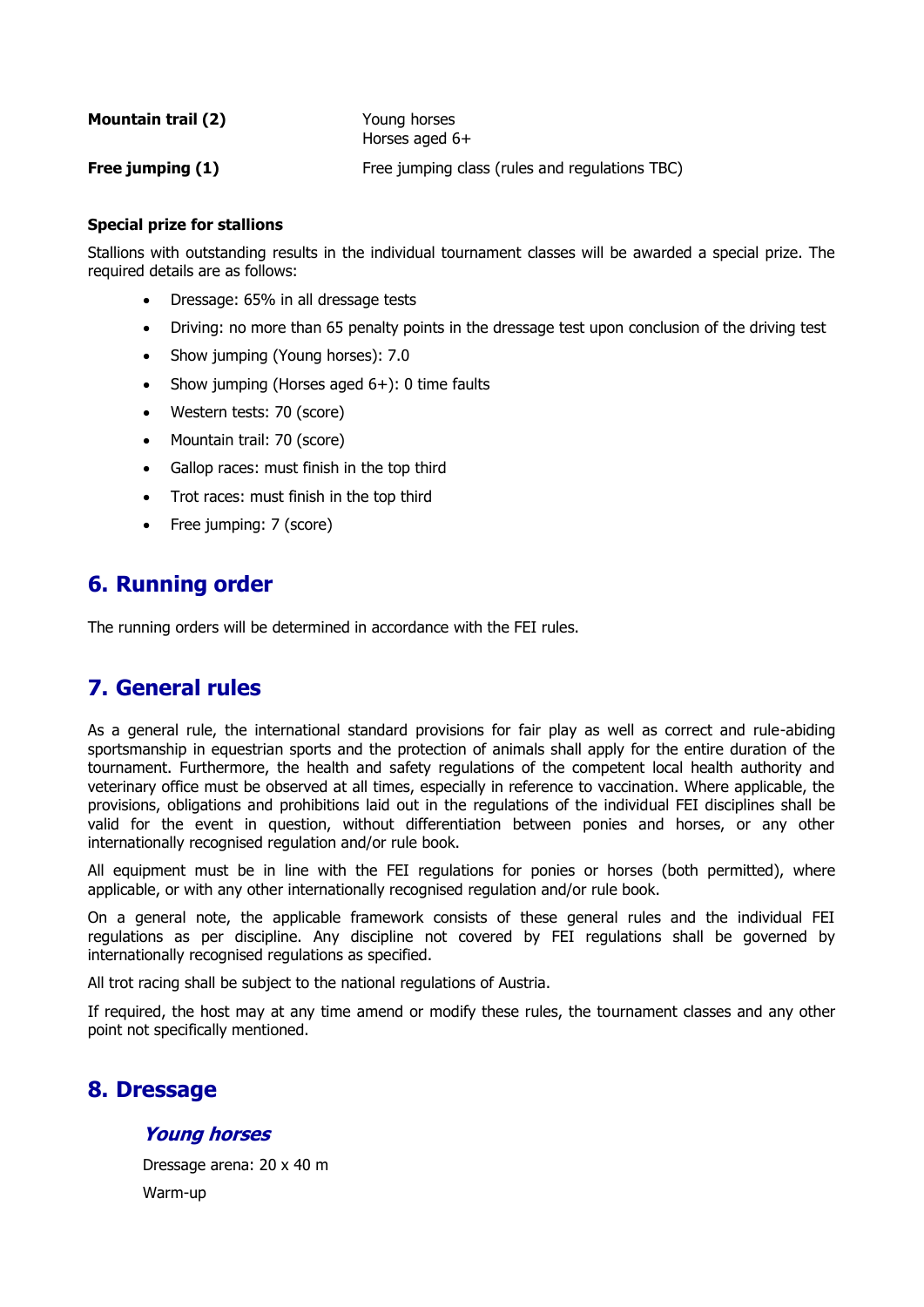Championship tests:

1 FEI Dressage test for 4-year-old horses 2 FEI Dressage test for 4-year-old horses Only snaffle bits are permitted.

#### **Horses aged 6+**

Dressage arena: 20 x 60 m

Warm-up

Championship tests:

3 FEI Individual Competition Test Children<br>4 FEI Freestyle Test Pony Riders

FEI Freestyle Test Pony Riders

Horses aged 6+: Only snaffle bits are permitted.

#### **Advanced class**

Dressage arena: 20 x 60 m

Warm-up

Championship tests:

5 FEI Regional Games Individual Competition Test<br>6 FEI Freestyle Test Juniors

Freestyle Test Juniors

Advanced class: Curb bits are permitted.

Sand arena

### **9. Show jumping**

#### **Young horses**

Arena: 30 x 70 m

Warm-up

Championship tests:

7 Show jumping round 1: class A, 90 cm

8 Show jumping round 2: class A, 90 cm

#### **Horses aged 6+**

Arena: 30 x 70 m

Warm-up

Championship tests:

9 Show jumping round 1: A, 95 cm<br>10 Show jumping round 2: A, 105 cm

Show jumping round 2: A, 105 cm (phase 2 with jump-off)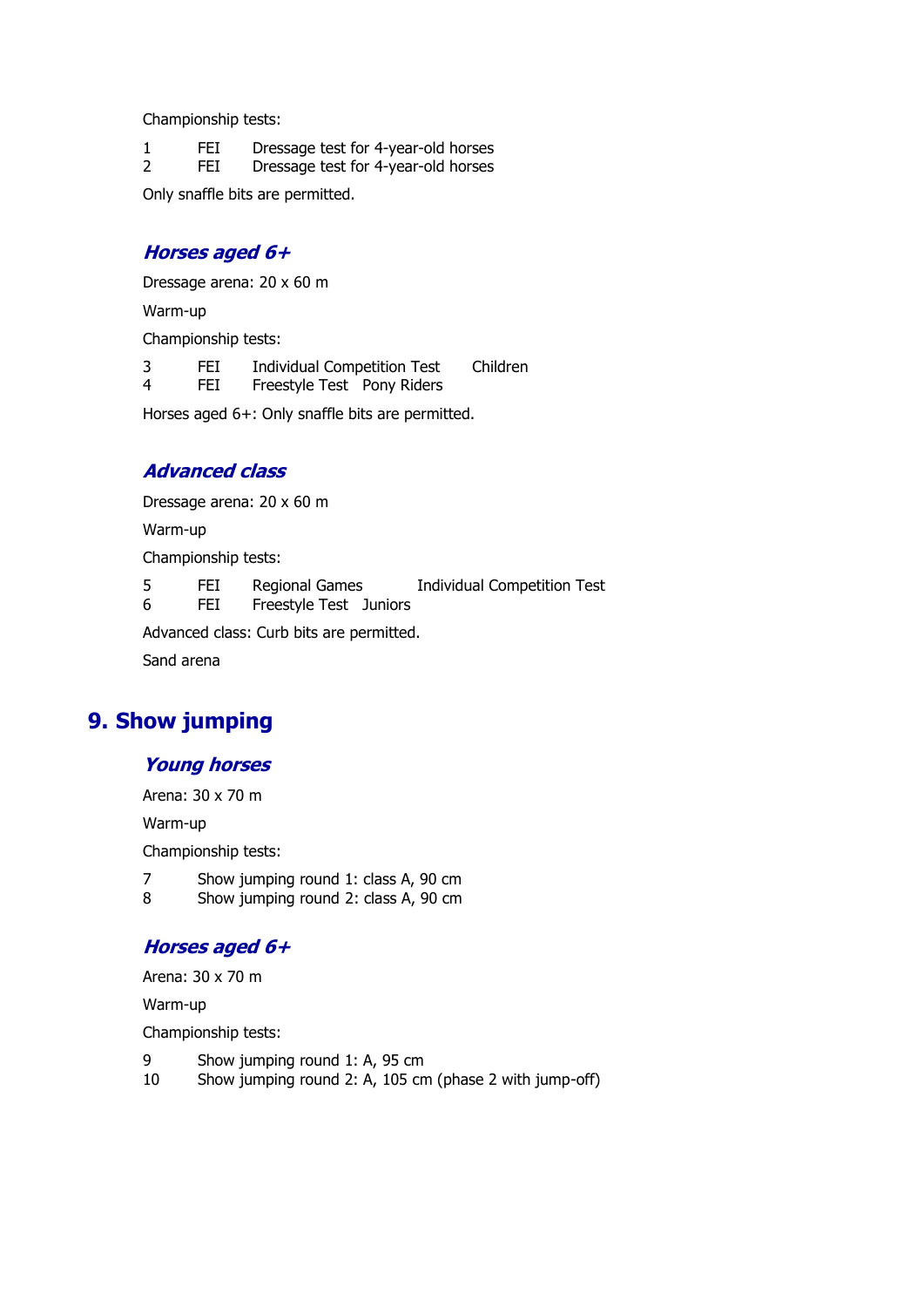### **10. Eventing**

#### **Young horses**

#### Tests:

- 11 Dressage FEI Preliminary Competition Test A Children (dressage arena: 20 x 60 m)
- 12 Cross-country (specific evaluation)
- 13 Show jumping 90 cm (specific evaluation)

#### **Horses aged 6+**

Tests:

- 14 Dressage FEI Eventing 2014 CCIP One Star  $(1^*)$  Dressage Test *(dressage arena: 20 x* 60 m)
- 15 Cross-country: Minimum 12 obstacles, no more than 16 jumps; speed: 400 m/min Height of fixed components: 90 cm; hedges: 120 cm Distance: approx. 1.5 km The course will be built as set forth in the FEI Rules for Eventing Pony Riders (crosscountry).
- 16 Show jumping 95 cm

### **11. Driving**

Horses aged 6+: All driving competitions will be judged according to the FEI rules for ponies regardless of the horses' height at the withers.

Young horses: All driving competitions will be judged according to the FEI World Driving Championships for Young Horses – Singles rules.

Applicable FEI rules: latest version

The tests for 5-year-old horses will apply to 4- and 5-year-olds; the tests for 6-year-old horses will apply to 6-year-olds.

It is up to the owner to decide whether to register their six-year old horse in the Young horses class or in the Horses aged 6+ class.

#### Tests:

- 17 Test YH 1 for 5-year-old horses
- 18 Test YH 3 Final Test for 5-year-old horses
- 19 Test YH 2 for 6- and 7-year-old horses
- 20 Test YH 4 Final Test for 6- and 7-year-old horses

#### **Horses aged 6+: singles**

| 21 | Dressage                              | FEI | Driven Dressage Test No. 7a (grass arena: 100 x 40 m)   |
|----|---------------------------------------|-----|---------------------------------------------------------|
| 22 | Marathon (cross-country)<br>max. 5 km |     |                                                         |
|    | Phase A:                              |     |                                                         |
|    | Phase B:                              |     | 5 obstacles, of which 1 water obstacle (where possible) |
| 23 | Obstacle driving                      |     | cone-driving test (track width $+25$ cm)                |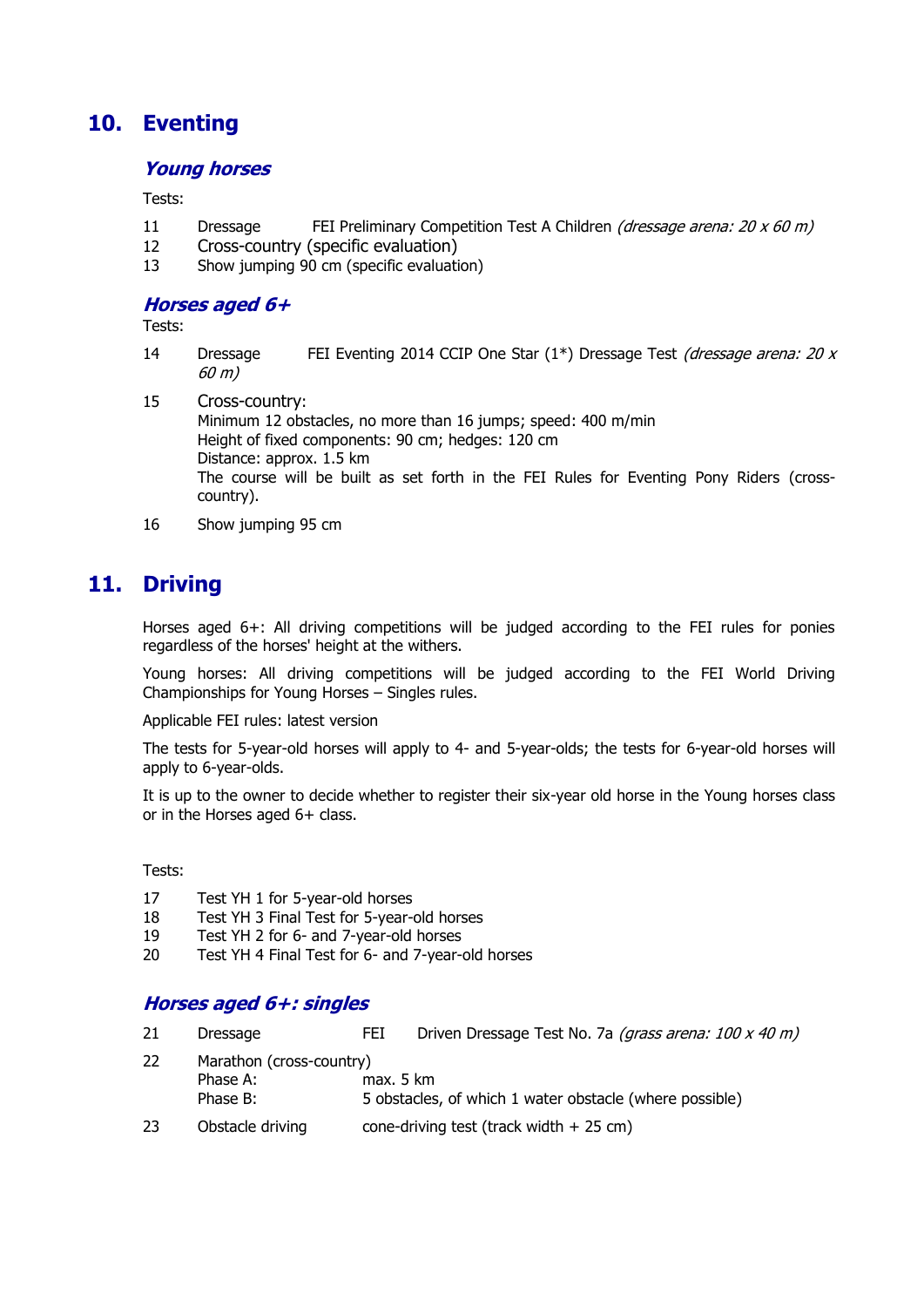### **Horses aged 6+: pairs**

Tests:

| 24 | Dressage                 | <b>FEI</b> | Driven Dressage Test No. 7a Advanced (grass arena: 100 x 40 m) |  |
|----|--------------------------|------------|----------------------------------------------------------------|--|
| 25 | Marathon (cross-country) |            |                                                                |  |
|    | Phase A:                 | max. 5 km  |                                                                |  |
|    | Phase B:                 |            | 5 obstacles, of which 1 water obstacle (where possible)        |  |
| 26 | Obstacle driving         |            | cone-driving test (track width $+25$ cm)                       |  |

### **12. Gallop races**

Minimum age (riders): 12 years Minimum weight: 55 kg Obligatory use of a helmet and upper body protection. Maximum whip length incl. grip: 70 cm.

### **Young horses**

27 Qualifying round

28 Final

### **Horses aged 6+**

29 Qualifying round 30 Final

Approx. distance: 1.2 km on a sand track

The top 16 participants in the qualifying rounds will automatically qualify for the final. All gallop racing shall be governed by the internationally recognised guidelines for gallop races.

### **13. Trot races**

Minimum age (drivers): 15 years Racing sulkies and helmets are mandatory. Maximum whip length: 130 cm

### **Young horses**

31 Qualifying round 32 Final

### **Horses aged 6+**

33 Qualifying round<br>34 Final **Final** 

Approx. distance: 1.2 km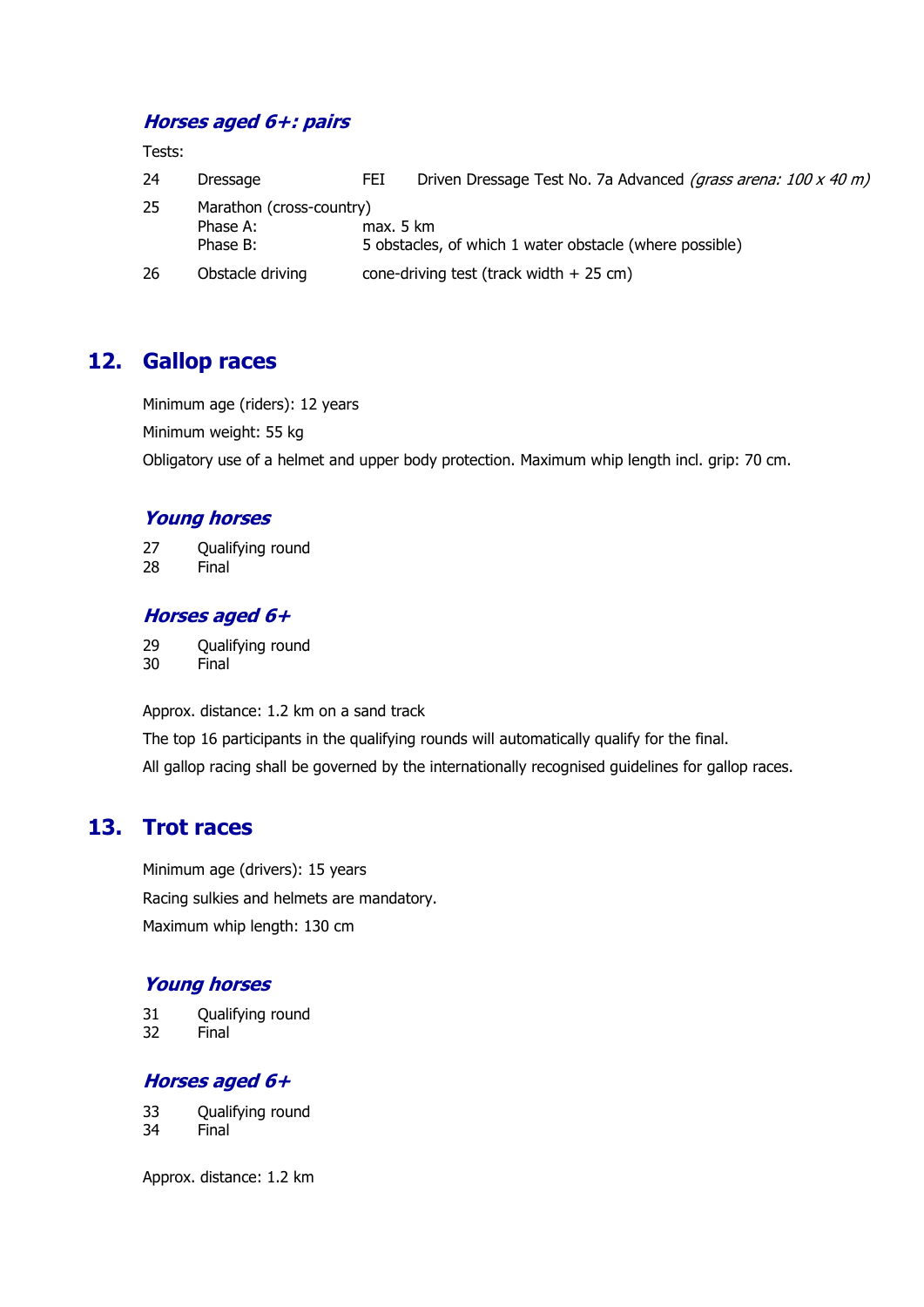The number of contestants in the final line-up will be based on the total number of participants (no more than 6 contestants).

### **14. Free jumping**

(rules and regulations TBC) 35 Free jumping

### **15. Western Pleasure**

The tests will be judged according to the American Quarter Horse Association (AQHA) rules. Arena: 60 x 40 m (sand arena) Warm-up

### **Young horses**

36 Test 1 37 Test 2 Snaffle bits for (2) two-handed riding or curb bits (1) one-handed riding

#### **Horses aged 6+**

38 Test 1 39 Test 2 Only curb bits and (1) one-handed riding

### **16. Trail**

The tests will be judged according to the American Quarter Horse Association (AQHA) rules. Arena: 60 x 40 m (sand arena) Pattern: TBC

Warm-up

### **Young horses**

40 Test 1 41 Test 2

Snaffle bits for (2) two-handed riding or curb bits (1) one-handed riding

#### **Horses aged 6+**

42 Test 1 43 Test 2

Only curb bits and (1) one-handed riding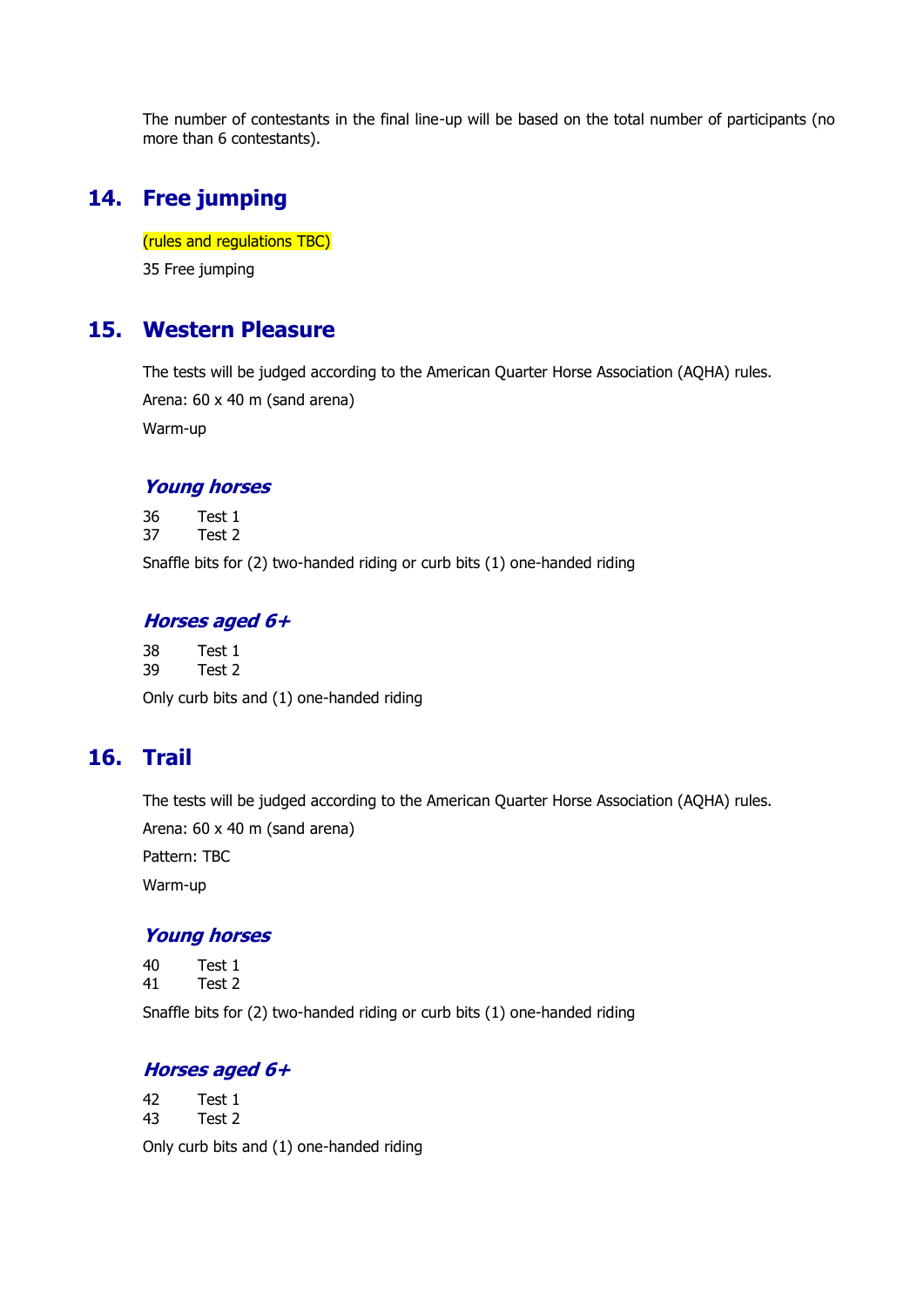### **17. Western Horsemanship**

The tests will be judged according to the American Quarter Horse Association (AQHA) rules. Arena: 60 x 40 m (sand arena)

#### **Young horses**

44 Test 1 45 Test 2

Snaffle bits for (2) two-handed riding or curb bits (1) one-handed riding

#### **Horses aged 6+**

46 Test 1 47 Test 2 Only curb bits and (1) one-handed riding

### **18. Ranch Riding**

The tests will be judged according to the American Quarter Horse Association (AQHA) rules. Arena: 60 x 40 m (sand arena) Warm-up

#### **Young horses**

48 Test 1 49 Test 2

Snaffle bits for (2) two-handed riding or curb bits (1) one-handed riding

#### **Horses aged 6+**

50 Test 1 51 Test 2 Only curb bits and (1) one-handed riding

### **19. Reining**

All tests will be judged according to the FEI rules. Arena: 60 x 40 m (sand arena) Pattern: see below There is no division into age groups and performance classes. The top 25% of go 1 and 2 will automatically qualify for the final go. Warm-up